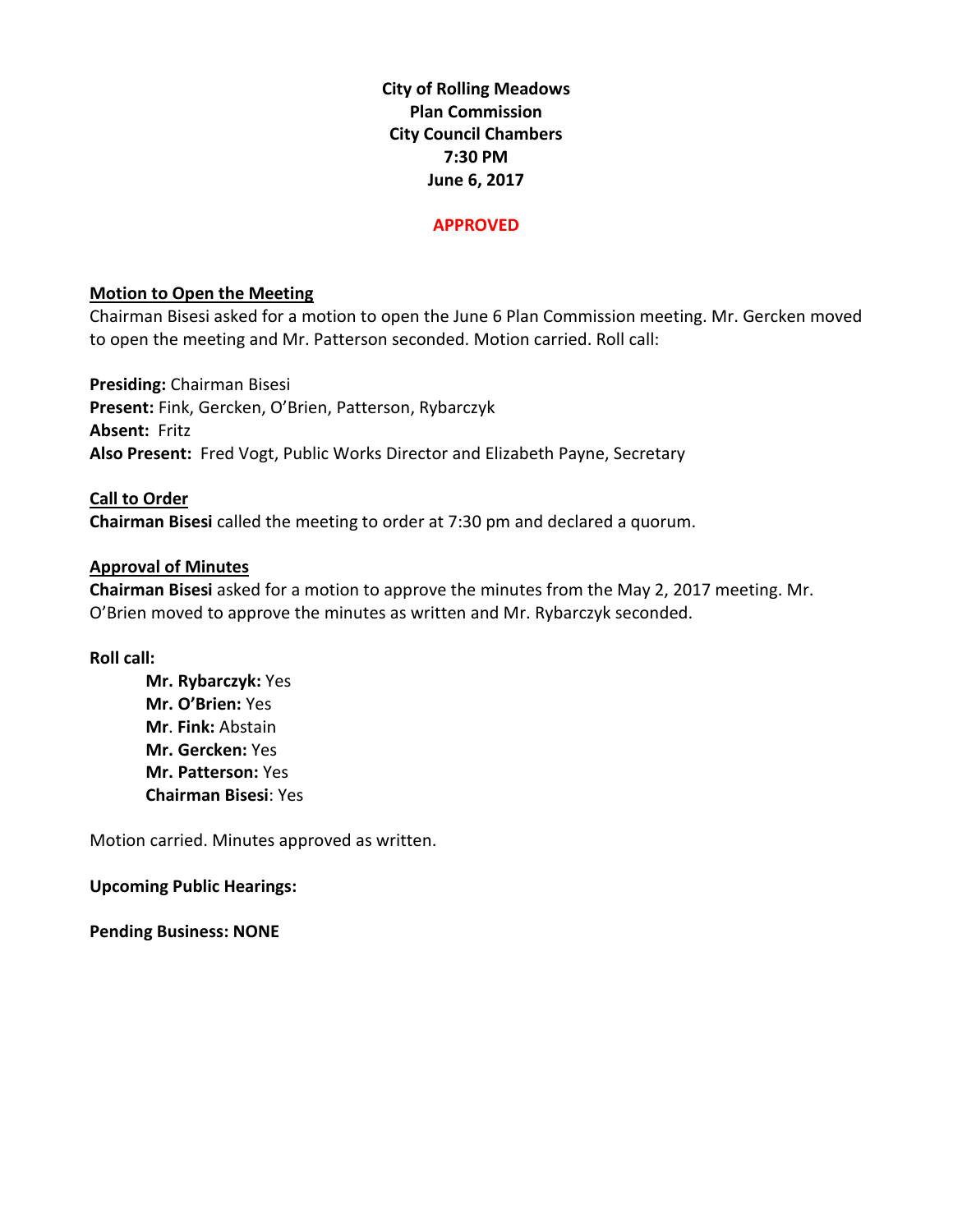#### **New Business:**

**1. Final Planned Development and Sign Appeal for the redevelopment of property located at 5600 Apollo Drive for School Health Corporation, M-2 Multi-Purpose District, Chris Nickola – Trammel Crow Company, Petitioner**

**Chairman Bisesi asked if the file was in order.**

## **Mr. Vogt stated that the file was in order and was made part of the record.**

**Chris Nickola, Trammel Crow Company, 700 Commerce Dr., Oak Brook, IL and Rob Rogers, School Health Corporation, 865 Muirfield Dr., Hanover Park, IL** were sworn in by Chairman Bisesi.

**Mr. Nickola** stated that he was returning to the Plan Commission on behalf of School Health to ask for the approval of the Final Planned Development and Sign Appeal for the new national headquarters. There had been some changes since the preliminary submittal. They had delineated the future tenant's square footage for office and warehouse space and signage. They were also asking for an additional sign on the building for School Health. He also noted that the overall footprint of the building was down by approximately 10,000 square feet, and they had added a mezzanine level in the office section for an additional 9,000 square feet. They had also decided to add walking paths. He noted that four parking spots had been added for vans for on-site sales. Finally, they had changed the stormwater detention. Instead of the dry detention they had initially applied for, they were planning on combining wet and dry detention and adding in a water feature with wetland plantings.

**Mr. Rogers** noted that he was there to represent School Health. They hoped to make their new headquarters a world-class building everyone could be proud of.

## **QUESTIONS AND COMMENTS FROM THE BOARD:**

**Chairman Bisesi** opened the meeting to commissioners' questions and comments.

**Mr. Gercken** asked if there would be a lighting plan for the parking lot. Mr. Nickola noted that there was the basis of a design for the electrical in place. They planned to have zero foot candles at the lot line. The project had not yet been out for bid. That was planned for the end of June. Once a general contractor was in place, an electrician would be hired to create the lighting plan.

**Mr. Gercken** asked if the walking paths would be for employees of School Health only. Mr. Rogers said there would be two paths. One would be a smaller one around the water feature, and that one would be geared towards School Health employees. They would welcome anyone from other companies in the area to use the larger path.

**Mr. Gercken** asked about the on-site sales Mr. Nickola had mentioned. Mr. Rogers replied that onsite servicing would be more accurate. School Health sells equipment to test student vision and hearing, and then annually calibrates this equipment. Districts will either make an appointment for servicing, or drop the equipment off and return to pick it back up.

**Mr. Gercken** asked if the trucking hours would be the same as proposed in the preliminary PUD. Mr. Rogers confirmed that they would.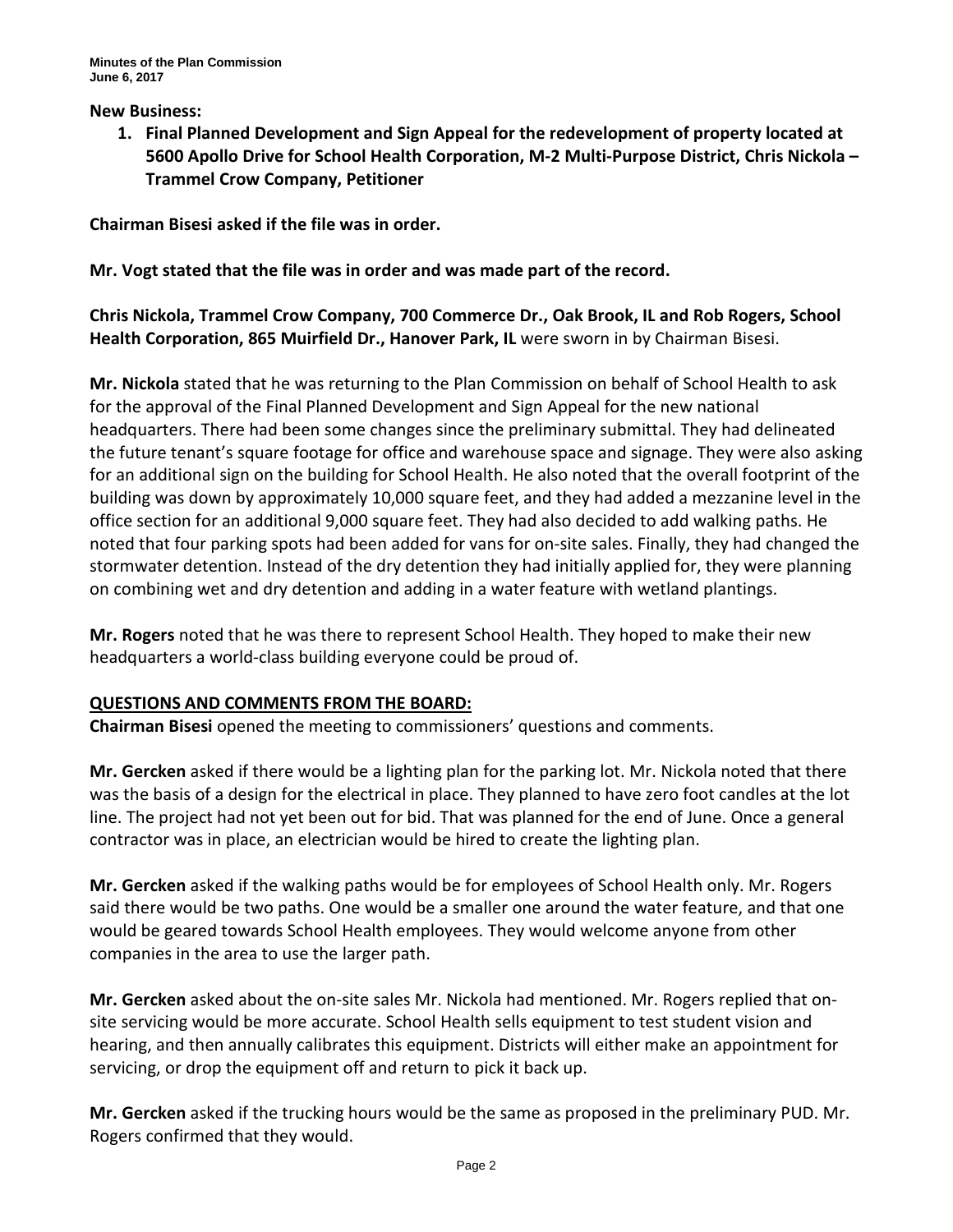**Mr. Gercken** asked how vehicles would access the site. Mr. Vogt stated that the Squibb Drive contract had been awarded, and the construction would be completed by the end of 2017. This was before School Health was planning to open. He noted that trucks would use Squibb Drive, but ultimately have to turn briefly onto Apollo to access the truck bays on the site.

**Mr. O'Brien** asked how access on Squibb would occur with the new landscaping plan. Mr. Rogers noted that trucks would likely enter from Golf Road onto Ring Road, then turn on Squibb, then Apollo, and enter the site from there. Employees would enter the site from Squibb.

**Mr. Rybarczyk** asked if staff's comments regarding the removal of parking spaces to allow for easier turning had been addressed. Mr. Vogt stated that the request had been made fairly recently, and staff would be working with the petitioner on that item.

**Mr. Rybarczyk** asked how many signs were allowed on the building. Mr. Vogt replied that two signs were allowed for the building, and special permission was required for the third sign for the tenant. Mr. Nickola added that they were planning on having a monument sign as well with signage for School Health and the future tenant.

# **QUESTIONS AND COMMENTS FROM THE AUDIENCE:**

# **Chairman Bisesi opened the meeting for comments from the public.**

**Clarice Gunther, 3800 Golf Road, Rolling Meadows, IL** was sworn in by Chairman Bisesi.

**Ms. Gunther** stated that she was the manager at the Atrium on Golf Road. She stated that there were concerns about traffic control at the intersection of Golf Road and Ring Road. Mr. Vogt stated that a traffic study had been performed with the preliminary submittal that indicated some improvements to be made at the site. The City was working with the Illinois Department of Transportation (IDOT) to make those improvements, such as improving the light phasing and adding a turn lane. The improvements were planned to be completed in 2018. Ms. Gunther stated that concerns were for inbound traffic as well as outbound traffic turning left from Golf Road onto Ring Road. She also stated that there were concerns about the non-lighted intersection at Golf and Ring. She expressed concerns that once Squibb Drive was constructed and opened, more traffic from School Health and AJ Gallagher would be using Ring Road, making her tenants' commutes more difficult and unsafe. Mr. Vogt replied that it was impossible to predict how many cars would choose to use Squibb Road before it was opened, but changes could be made in stages to the traffic light until it worked well for everyone. She also expressed concern about the far side of Ring Road where there was no traffic light. He informed her that the City would look into all her concerns.

**Mr. Gunther** asked who was responsible for the maintenance of Ring Road, such as the street lighting and snow removal. Mr. Vogt replied that it was a public road, and thus the responsibility of the City. Ms. Gunther noted that multiple street lights along Ring were malfunctioning, and that the street was not well-cleaned after a snow event. Mr. Vogt stated the City would look into these concerns as well.

## **There being no others wishing to comment, Chairman Bisesi closed the meeting to public comment.**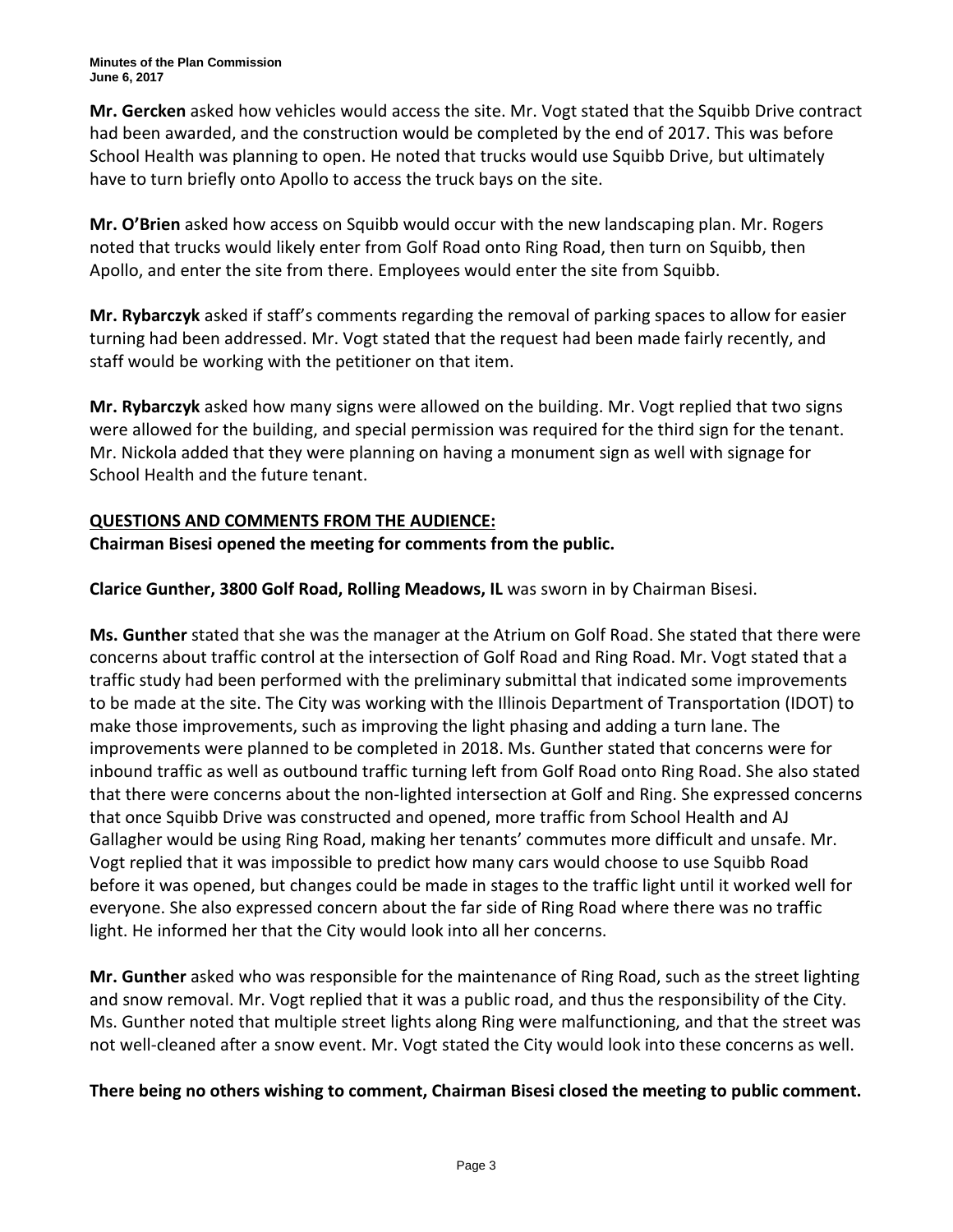## **ADDITIONAL QUESTIONS AND COMMENTS FROM THE BOARD:**

**Chairman Bisesi** opened the meeting to additional questions and comments from the commissioners.

**Mr. Gercken** noted that a condition should be added requiring a lighting plan be submitted.

# **Mr. Rybarczyk moved to approve a Final Planned Development and Sign Appeal for the redevelopment of property located at 5600 Apollo Drive for School Health Corporation, M-2 Multi-Purpose District, Chris Nickola – Trammel Crow Company, Petitioner**

## **With the following conditions:**

1. All stormwater management for the site is to conform to the MWRD-WMO requirements. No changes are to be made to the site plan in regard to building footprint, parking, building elevations, or to the grading plan as currently proposed, with the exception of the southeast portion of the site as currently designated for stormwater detention use.

Approval by the Plan Commission is contingent upon a final stormwater management plan, acceptable to the City engineer, for which approval shall be obtained prior to final PUD approval consideration being made by the Rolling Meadows City Council.

2. No outside storage is to be provided on the site.

3. All truck traffic is to enter and exit the site by the use of Apollo Drive.

4. The requested third sign will only be placed once a tenant is secure, and will be removed if a tenant leaves.

5. Construction is to begin no later than Spring 2018 and be substantially complete in 2019.

6. One or two spaces are removed from the southern portion of the lot in the drive aisle to allow for additional turning space.

7. A lighting plan for the exterior is submitted.

Motion was seconded by Mr. Patterson.

## **Roll Call:**

**Mr. Fink:** Yes – It follows the Comprehensive Plan and will be a great addition to the City.

**Mr**. **Gercken:** Yes – It is good for the Comprehensive Plan, it will be a great development, and they have worked very well with the City and will be a great addition

**Mr. Patterson:** Yes – They will fit well in the area, any problems are isolated ones and will be taken care of.

**Mr. Rybarczyk**: Yes – There are no safety issues, it fits well with the Comprehensive Plan and in the area.

**Mr. O'Brien:** Yes – It fits with the Comprehensive Plan, the items brought up as concerns have been noted and will be handled professionally.

**Chairman Bisesi**: Yes – It is in keeping with the Comprehensive Plan and will be an excellent addition to the community.

Yeas – (6) – Bisesi, Fink, Gercken, O'Brien, Patterson, Rybarczyk  $Nays - (0) - NONE$ Absent  $- (1)$  – Fritz Abstain  $-$  (0)  $-$  NONE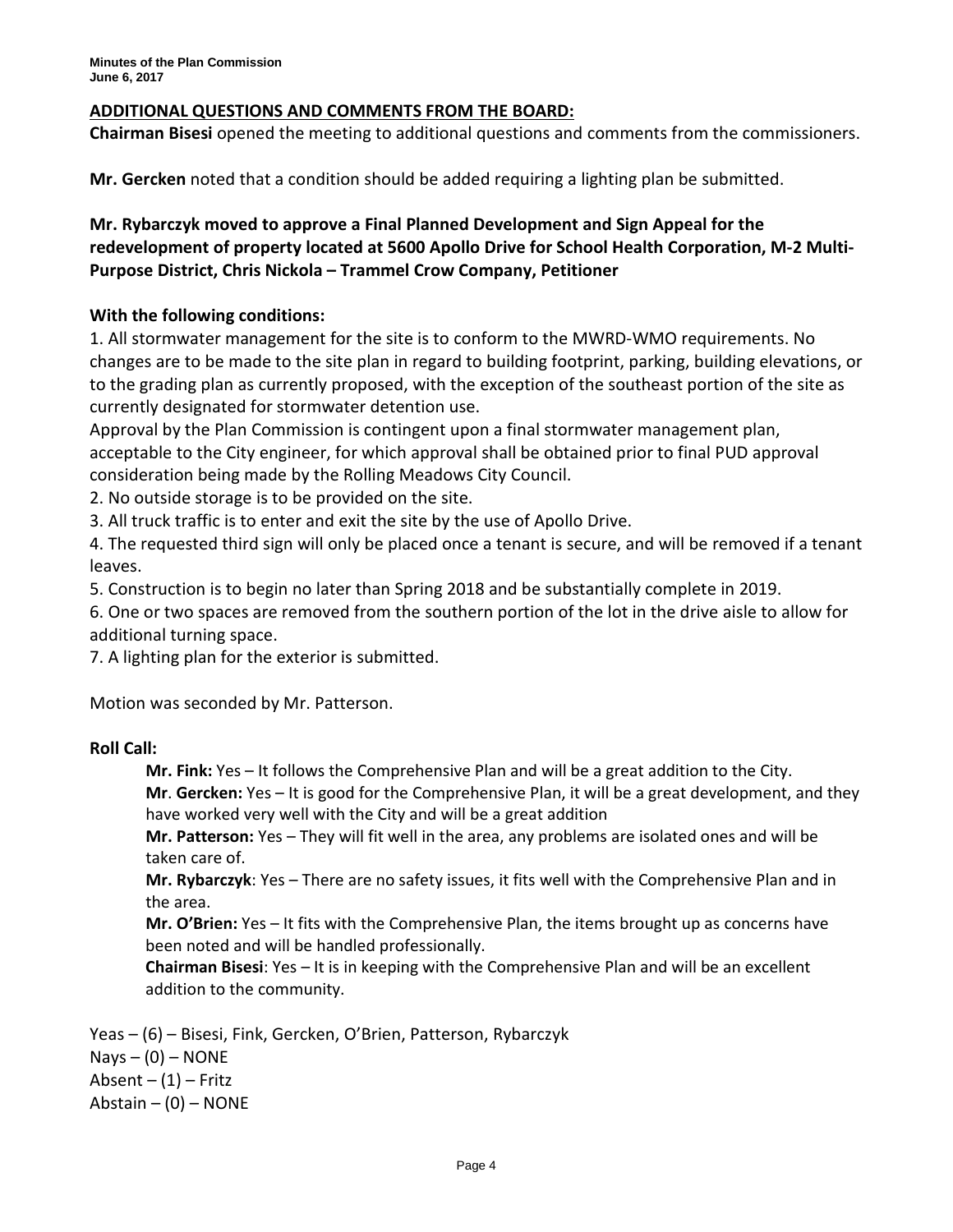#### **MOTION APPROVED**

**Mr. Vogt** stated that the item would go before the City Council with a positive recommendation from the Plan Commission, tentatively on June 27, 2017 pending approval of the stormwater detention.